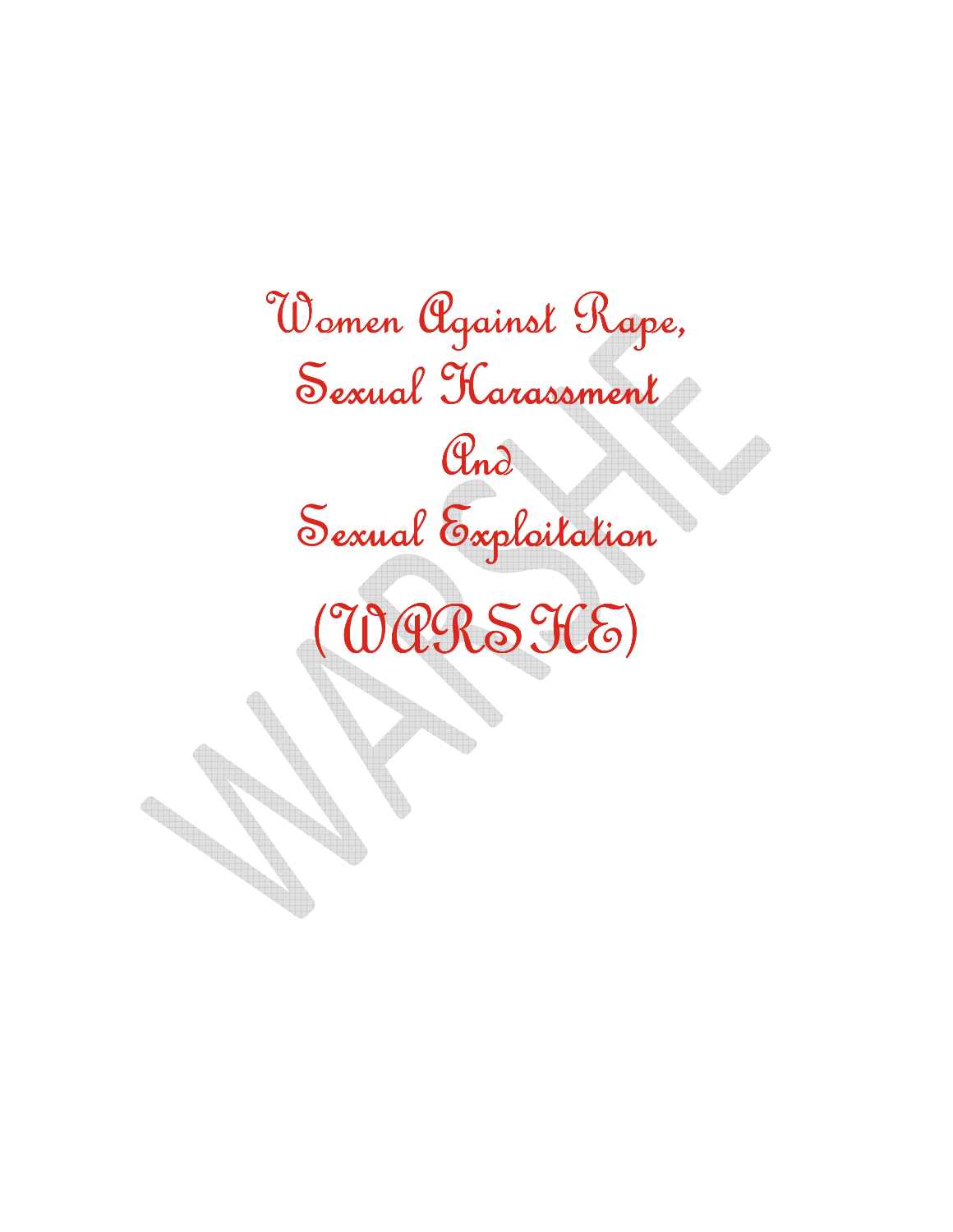# MEET WARSHE

Women Against Rape, Sexual Harassment and Sexual Exploitation **(WARSHE)** is a Non-Governmental, not-for-profit making organization, which was inaugurated in October 1998, and is headquartered at Obafemi Awolowo University, in Ile-Ife, Nigeria. The idea of an organization to assist victims of sexual violence and abuse came about as a result of the increased (1) whispered instances and (2) human rights and media reportage of incidents of rape, sexual harassment, child sexual abuse and sexual exploitation in institutions of learning; in workplaces; on the streets in both rural areas and urban centers; in gynaecology clinics; in religious places; in prisons; in conflict situations and in some homes. The trustees, the Coordinating Council, the staff and the volunteers of WARSHE are convinced that victims of sexual violence and abuse need an organizational structure that is unencumbered by deeply held convictions and or prejudices that: consider victims as deserving of their ordeals; consider certain matters unworthy or too private to be pursued; or consider that certain matters are "normal" male-female interactions. WARSHE provides the much needed organizational structure for victims of sexual violence and abuse. WARSHE is registered with the Corporate Affairs Commission, under the Companies and Allied Matters Decree No. 1 1990 (part C-Incorporated Trustees). Her registration No. is: CAC/6/INTC/7768.

**At WARSHE, Our vision** is to see many more Nigerian Women and men giving support to survivors of sexual violence and abuse so that these survivors can reach their full potential as human beings, in spite of the cruelty already meted out to them. It is the vision of a Nigerian society that has unveiled the silence around the subject of sexual violence and abuse. It is also the vision to have many more Nigerian women and men attack the oft overlooked and taken for granted cause of sexual violence and abuse-the socio-cultural factors.

**Our mission** is to contribute to efforts aimed at improving the social position of Nigerian women, and by so doing, reduce considerably, sexual abuse and violence against women and children in Nigeria.

## **The Goals of WARSHE are to:**

- Provide human, material and emotional support for victims of rape, sexual harassment and sexual exploitation;
- Assist victims of rape, sexual harassment and sexual exploitation to obtain justice;
- Educate girls and women on the subject of rape, sexual harassment and sexual exploitation; and what to do when they happen;
- Help girls and women to prevent rape, sexual harassment and sexual exploitation;
- Publish rape, sexual harassment, sexual exploitation reports and other relevant documents, and distribute widely;
- Carry out research studies that are directly related to the work of the organization

## **WARSHE Activities**

• Through her **intervention work**, WARSHE helps survivors to obtain **medical** and **legal**  services. The organization provides counselling services and the much needed **emotional support** to survivors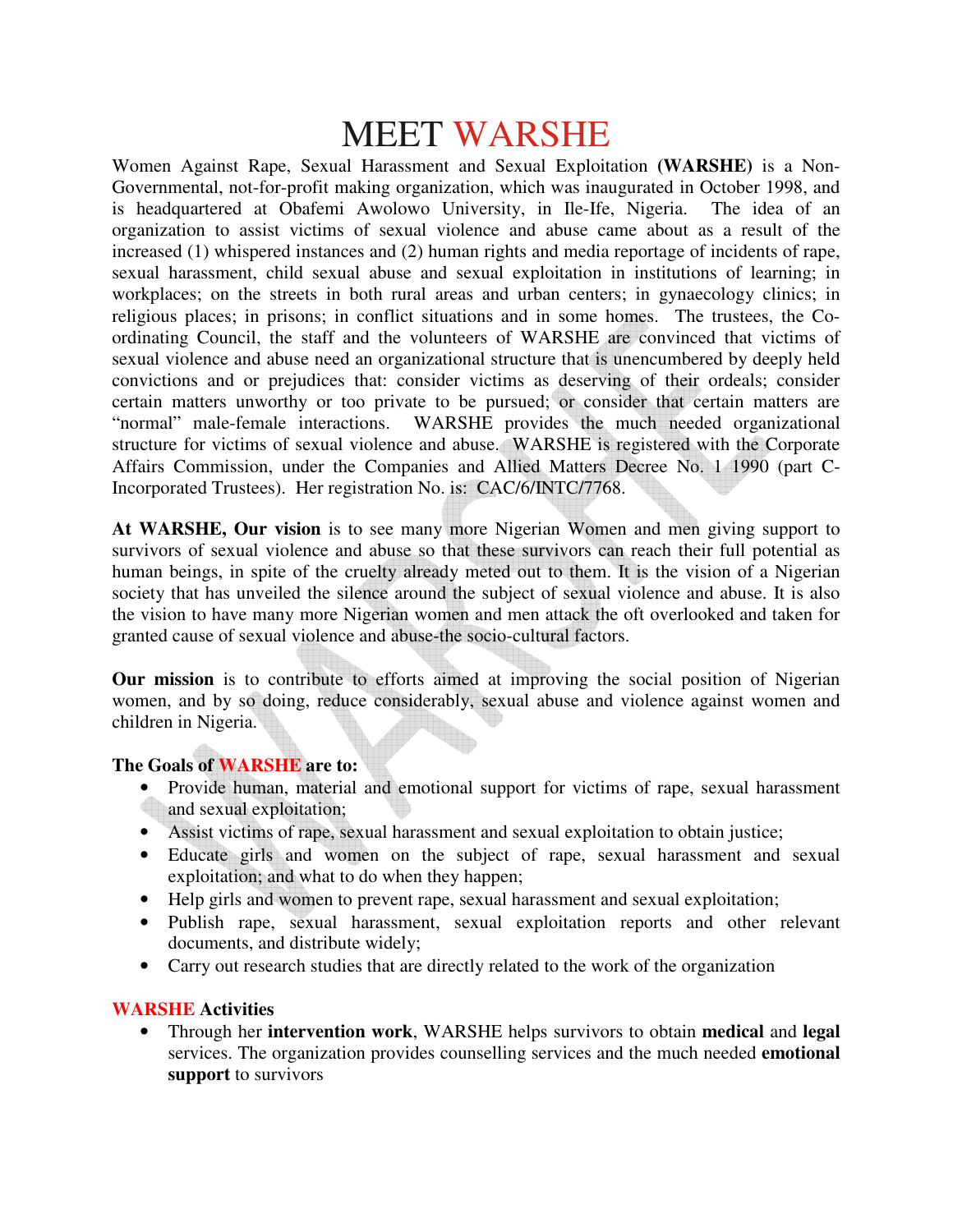- WARSHE provides **legal assistance** for court and out-of-court settlements, as well as the necessary **personal support** to survivors during the court, formal and non-formal procedures to reduce humiliation
- WARSHE provides and disseminates **information** on the profile of potential rapists and sexual abusers, on situations and circumstances that can lead to sexual violence and abuse, and on the action to take when they occur
- WARSHE gives **training in the martial arts** to enhance the capability of girls and women to resist sexual violence and abuse
- WARSHE provides **technical support** to educational institutions' investigating panels (on rape and sexual harassment) and persons working on seminar/ research papers, through consultations/ discussions and use of materials in the WARSHE resource centre
- WARSHE undertakes **research** into the prevalence, causes, manifestations and effects of sexual violence and abuse
- WARSHE **provides training** for professionals (health/social workers, judiciary and law enforcement agents) and stakeholders (teachers, parents, communities) on best practices in preventing sexual violence and abuse, in handling cases, and in providing care for survivors of sexual violence and abuse.

# **The Scope of WARSHE Activities**

Since inception

- WARSHE has held **15** intensive training workshops; **23** symposia; and at least **115**  awareness raising and sensitization talks and exercises. WARSHE also honoured at least six (**6)** invitations to give talks on SVA, GBV and women's status on campuses and in community settings
- WARSHE has **produced 13No. education, sensitization and mobilization materials which included posters, fliers, stickers, a DVD and a booklet**
- WARSHE education and survey took place in **25** towns, cities, and suburban and rural areas in four of the six states in Southwest Nigeria. The states are: Oyo, Osun, Ondo and Ekiti States. The towns, cities and rural communities reached are: Ile-Ife; Ibadan, Ede; Ipe-Akoko; Akure; Ondo; Igbado; Ilesha; Oshogbo; Iree; Ogbomosho; and Ikire. Others are: Ikere-Ekiti; Oyo; Ofa-meta Oyo; Idi-Araba Ogbomosho; Saki; Eruwa; Lanlate; Sekona; Ikirun; Osu; Okinni; Iwo; and Ile-Ogbo
- WARSHE has received and documented at least **71** cases of sexual violence and abuse and other forms of gender based violence in her office in Ile-Ife. This does not include the girls and young women that WARSHE supported during the survey of the incidence of sexual violence and abuse that she carried out in 2011/2012.
- Beneficiaries of WARSHE intervention efforts resided in Osun, Oyo, Ondo, and Zamfara States, at the time they sought help from WARSHE
- The categories of persons WARSHE has reached include mothers, fathers, teenage girls and boys, young women and men, state and non-state actors, and everyday people.

# **Funding**

WARSHE has received financial support from: her volunteers and well-meaning Nigerians; The Ford Foundation (West Africa Office); The Global Fund for Women; and the African Women's Development Fund (AWDF).